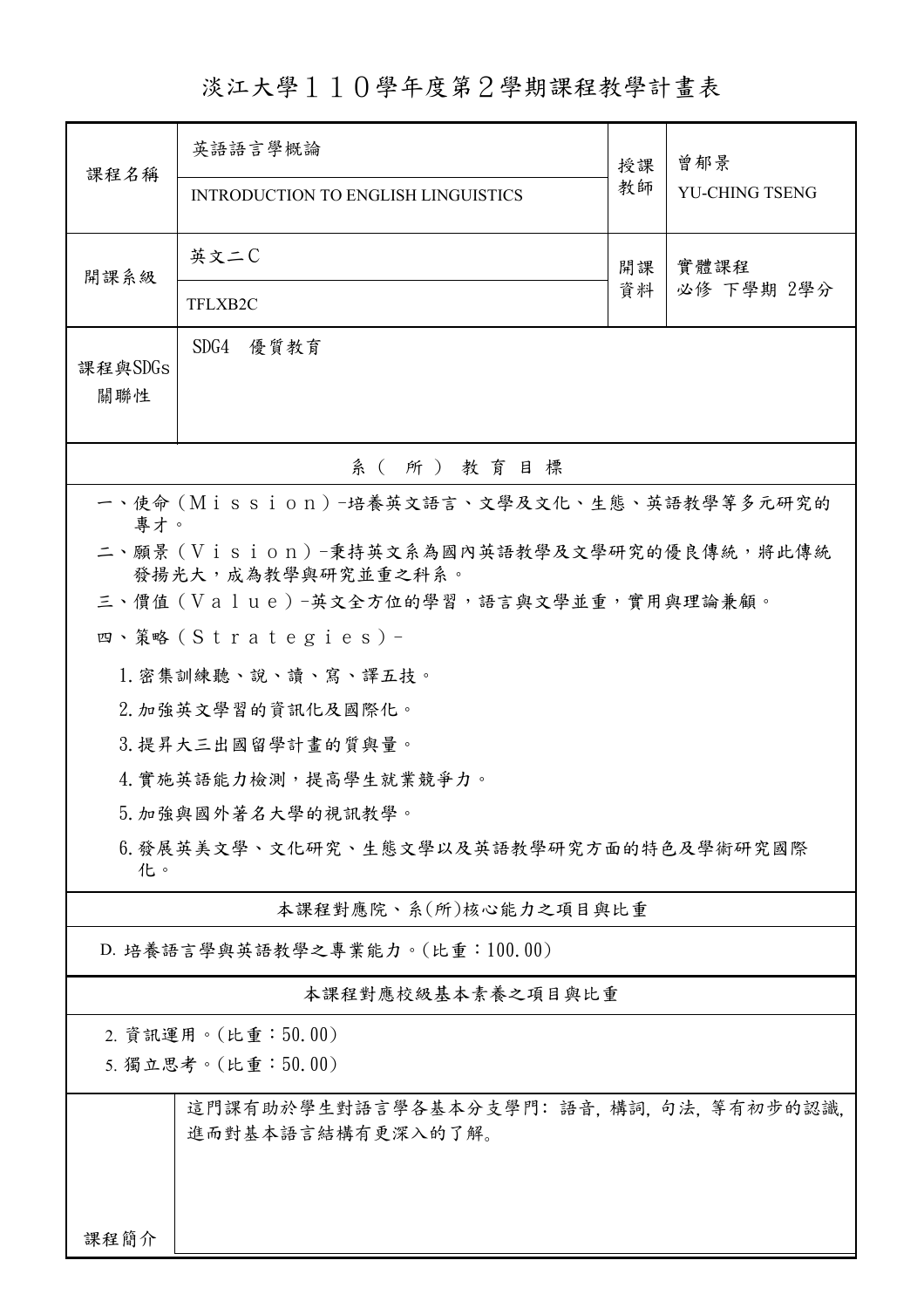|                | Intro to Lings is an introduction to the formal study of human languages. In<br>this course we will survey the field of linguistics. Topics to be discussed<br>include: phonetics, phonology, morphology, syntax, semantics, language<br>variation, language and culture, and language change. |                                                                  |                                     |                                                                                 |                      |  |  |
|----------------|------------------------------------------------------------------------------------------------------------------------------------------------------------------------------------------------------------------------------------------------------------------------------------------------|------------------------------------------------------------------|-------------------------------------|---------------------------------------------------------------------------------|----------------------|--|--|
|                | 本課程教學目標與認知、情意、技能目標之對應<br>將課程教學目標分別對應「認知(Cognitive)」、「情意(Affective)」與「技能(Psychomotor)」                                                                                                                                                                                                          |                                                                  |                                     |                                                                                 |                      |  |  |
|                | 的各目標類型。                                                                                                                                                                                                                                                                                        |                                                                  |                                     |                                                                                 |                      |  |  |
|                | 一、認知(Cognitive):著重在該科目的事實、概念、程序、後設認知等各類知識之學習。<br>二、情意(Affective):著重在該科目的興趣、倫理、態度、信念、價值觀等之學習。<br>三、技能(Psychomotor): 著重在該科目的肢體動作或技術操作之學習。                                                                                                                                                        |                                                                  |                                     |                                                                                 |                      |  |  |
| 序<br>號         | 教學目標(中文)                                                                                                                                                                                                                                                                                       |                                                                  |                                     | 教學目標(英文)                                                                        |                      |  |  |
| $\mathbf{1}$   |                                                                                                                                                                                                                                                                                                | 了解語言是什麼                                                          |                                     | Define and formalize what it means to "know" a<br>language.                     |                      |  |  |
|                | 2 分析語言結構                                                                                                                                                                                                                                                                                       |                                                                  |                                     | Provide students the skills to "analyze" language<br>data in an insightful way. |                      |  |  |
|                |                                                                                                                                                                                                                                                                                                | 3   建立語言學背景                                                      |                                     | Give students a linguistic background for exploration<br>into related fields.   |                      |  |  |
|                |                                                                                                                                                                                                                                                                                                |                                                                  |                                     | 教學目標之目標類型、核心能力、基本素養教學方法與評量方式                                                    |                      |  |  |
| 序<br>號.        | 目標類型                                                                                                                                                                                                                                                                                           | 院、系(所)<br>核心能力                                                   | 校級<br>基本素養                          | 教學方法                                                                            | 評量方式                 |  |  |
| $\mathbf{1}$   | 認知                                                                                                                                                                                                                                                                                             | D                                                                | 25                                  | 講述、討論                                                                           | 測驗、作業、討論(含<br>課堂、線上) |  |  |
| $\overline{2}$ | 認知                                                                                                                                                                                                                                                                                             | D                                                                | 25                                  | 講述、討論                                                                           | 測驗、作業、討論(含<br>課堂、線上) |  |  |
| 3              | 認知                                                                                                                                                                                                                                                                                             | D                                                                | 25                                  | 講述、討論                                                                           | 測驗、作業、討論(含<br>課堂、線上) |  |  |
|                | 授課進度表                                                                                                                                                                                                                                                                                          |                                                                  |                                     |                                                                                 |                      |  |  |
| 週<br>次         | 日期起訖                                                                                                                                                                                                                                                                                           | 內 容 (Subject/Topics)<br>備註                                       |                                     |                                                                                 |                      |  |  |
|                | $111/02/21$ ~<br>111/02/25                                                                                                                                                                                                                                                                     | Orientation                                                      |                                     |                                                                                 |                      |  |  |
| $\overline{2}$ | $111/02/28$ ~<br>111/03/04                                                                                                                                                                                                                                                                     | File 3.3 Phonological Rules                                      |                                     |                                                                                 |                      |  |  |
| 3              | $111/03/07$ ~<br>111/03/11                                                                                                                                                                                                                                                                     |                                                                  | File 4.0, 4.1 The Concepts of Words |                                                                                 |                      |  |  |
| 4              | $111/03/14$ ~<br>111/03/18                                                                                                                                                                                                                                                                     | Continue                                                         |                                     |                                                                                 |                      |  |  |
| 5              | $111/03/21$ ~<br>111/03/25                                                                                                                                                                                                                                                                     | File 4.2, 4.3 Morphological Processes and<br>Morphological Types |                                     |                                                                                 |                      |  |  |
| 6              | $111/03/28$ ~<br>111/04/01                                                                                                                                                                                                                                                                     | Continue                                                         |                                     |                                                                                 |                      |  |  |
| 7              | $111/04/04$ ~<br>File 4.4 The Hierarchical Structure of Derived Words<br>111/04/08                                                                                                                                                                                                             |                                                                  |                                     |                                                                                 |                      |  |  |